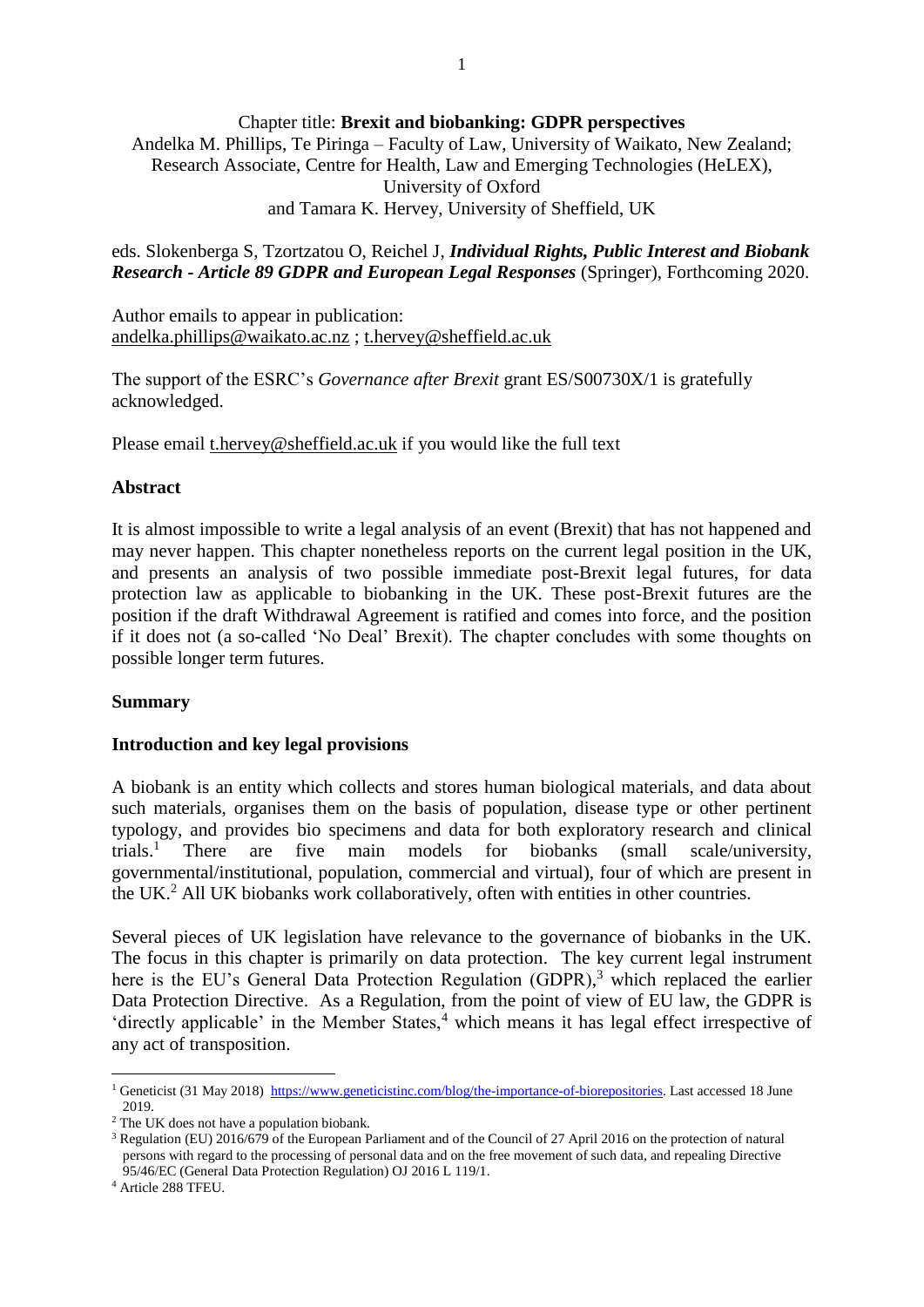In principle, the GDPR protects the fundamental rights of natural persons whose data are 'processed' within the material scope of EU law,<sup>5</sup> where the entity processing the data is within the EU, or the data subjects are within the EU, if the entity processing the data is not, and the processing activities are 'related to the offering of goods or services, irrespective of whether a payment of the data subject is required'.<sup>6</sup> Thus the GDPR applies in principle to all UK-based biobanks, which must comply with the GDPR's terms on lawful data processing.<sup>7</sup> The GDPR also provides for the free movement of data both within and into the EU. It does so by providing harmonised minimum level standards of data protection, by requiring Member States to have a 'supervisory authority' to oversee their application,<sup>8</sup> and by setting up institutional fora within which EU Member States cooperate. The UK is currently obliged to participate in those institutional arrangements. Its supervisory authority is the Information Commissioner's Office (ICO).

The GDPR permits Member States to derogate from its terms in various respects. The UK's Data Protection Act 2018 (DPA) both implements the GDPR in domestic law and specifies how the UK takes advantage of this permission. The DPA also outlines how various aspects of the GDPR apply in practice in the UK. $9$ 

# **Lawfulness of processing, transfer of data within the EU, and transfer to 'third countries' in the context of biobanking in the UK**

UK biobanks rely on two main grounds for lawfully processing data: consent or legitimate public interest. 10

Where data is lawfully processed within the EU, it may be lawfully transferred anywhere within the EU. This is one of the key aims of the GDPR, to allow the flow of data within the EU's 'single market'. UK-based biobanks, like UK Biobank, that transfer data *out* to other EU countries, and other EU countries that transfer data *in* to the UK, currently rely on these provisions. Further, under the GDPR, standard contractual clauses provide a lawful basis for transfer of data to 'third countries' (ie non-EU countries), or international organisations.

# **Adequacy decisions, 'appropriate safeguards' (standard contractual clauses and binding corporate rules), and special circumstances as a basis for transfer of data to 'third countries'**

Under the GDPR, and Data Protection Act, it is unlawful to transfer personal data to a 'third country' unless there is a lawful basis for such transfer.<sup>11</sup> While the UK remains a Member State of the EU, organisations (including biobanks) processing data in the UK may rely on

 $5$  GDPR, Article 2 (2) (a).

<sup>6</sup> GDPR, Article 3.

<sup>7</sup> GDPR, Articles 6 ff.

<sup>8</sup> GDPR, Article 51.

<sup>9</sup> See section 22 of the Data Protection Act 2018: Section 22 (1) The GDPR applies to the processing of personal data to which this Chapter applies but as if its Articles were part of an Act extending to England and Wales, Scotland and Northern Ireland. (2) Chapter 2 of this Part applies for the purposes of the applied GDPR as it applies for the purposes of the GDPR.

<sup>&</sup>lt;sup>10</sup> UK Biobank (2019) GDP[R https://www.ukbiobank.ac.uk/gdpr/](https://www.ukbiobank.ac.uk/gdpr/) Last accessed 14 June 2019; also see their guidance document, UK Biobank (30 May 2018) Information notice for UK Biobank participants: the General Data Protection Regulation (GDPR) [http://www.ukbiobank.ac.uk/wp-content/uploads/2018/10/GDPR.pdf.](http://www.ukbiobank.ac.uk/wp-content/uploads/2018/10/GDPR.pdf) Last accessed 18 June 2019.

<sup>&</sup>lt;sup>11</sup> DPA, section 73.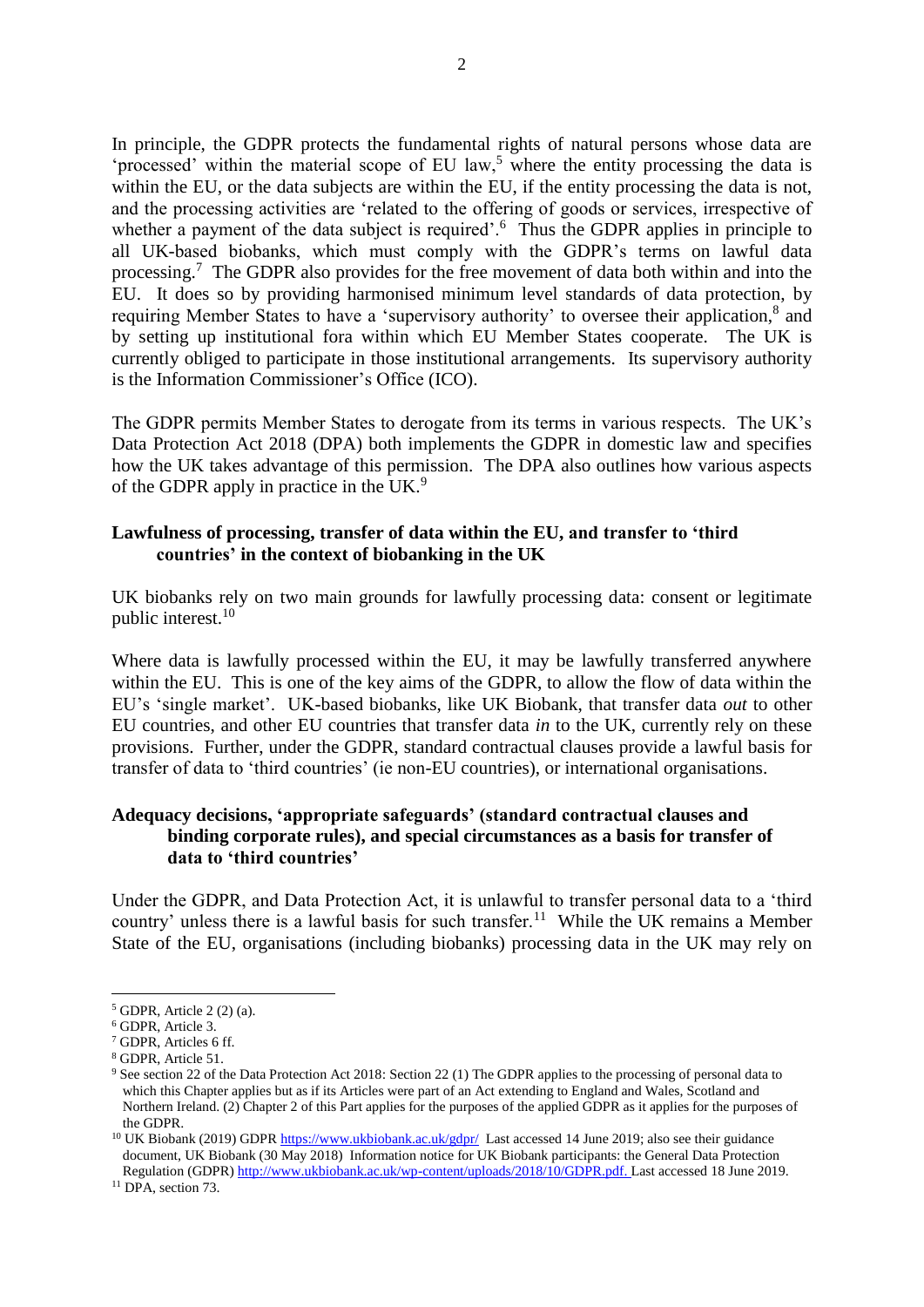the grounds set out in chapter V of the GDPR, and chapter 5 of the DPA, as a basis for the lawful transfer of data *out of* the UK to 'third countries' (ie non-EU countries).

Biobanks in the UK may lawfully transfer personal data to a third country where the transfer is based on an 'adequacy decision'.<sup>12</sup> Such adequacy decisions are taken by the European Commission.

In the absence of an adequacy decision, transfer may take place where 'appropriate safeguards' are provided. One such appropriate safeguard is the use of standard contractual clauses. Another is a code of conduct. A third is 'binding corporate rules'.<sup>13</sup>

It is also permissible for a UK-based biobank to transfer data to a third country on the basis of special circumstances.<sup>14</sup> The most relevant circumstances that could be relied upon are those set out in DPA, section 76(1) (a) and (b), which allow for transfer in order to 'protect the vital interests of the data subject or another person' or 'to safeguard the legitimate interests of the data subject'. Explicit consent of the data subject to the transfer is another possible 'special circumstance' but this would not be practical for biobanks to secure.

## **The legal position for GDPR aspects of biobanking post-Brexit**

All of the different types of biobank structures in the UK will be affected by Brexit, but in different ways. Smaller biobanks that collect, process or share data solely within the UK will be affected less, although the applicable law will change. Larger, networked, UK-based biobanks that share data *outward* to the EU and other countries, and those which receive *inward* coming data from the EU and other countries will be affected more, because at present the basis on which the lawfulness of data protection in those transactions is secured is the UK's membership of the EU. Some biobanks, for instance, commercial operators, may be able to circumvent the inconvenience of Brexit, and continue to operate as now within the EU, by incorporating in an EU Member State. This approach will not be open to universitybased or governmental/institutional UK biobanks. Those biobanks that rely on EU networks and funding may find that they are totally excluded from such access, depending on the form that Brexit takes.

## **Domestic legislation, statutory instruments, 'soft law', guidance**

#### **Soft law and guidance on data protection post-Brexit**

<span id="page-2-0"></span>In December 2018, the UK government issued a technical note giving guidance on data protection post-Brexit. That guidance was withdrawn on 1 March  $2019$ ,  $^{15}$  and replaced with revised guidance adopted on 6 February 2019.<sup>16</sup> It complements guidance from the  $ICO<sup>17</sup>$  on

<sup>16</sup> Department for Digital, Culture, Media & Sports (6 February 2019) Using personal data after Brexit. [https://www.gov.uk/guidance/using-personal-data-after-brexit.](https://www.gov.uk/guidance/using-personal-data-after-brexit) Last accessed 17 June 2019. We make no further comment on the obvious unsatisfactory nature of guidance from 6 February 2019 not replacing guidance from December 2018 until 1 March 2019.

<sup>1</sup> <sup>12</sup> DPA, section 74.

<sup>&</sup>lt;sup>13</sup> GDPR, Article 47.

<sup>14</sup> GDPR, Article 49; DPA, section 75.

<sup>&</sup>lt;sup>15</sup> Department for Digital, Culture, Media & Sports (13 September 2018, this guidance was withdrawn on the 1<sup>st</sup> of March 2019) Data protection if there's no Brexit deal*.* [https://www.gov.uk/government/publications/data-protection-if-theres-no](https://www.gov.uk/government/publications/data-protection-if-theres-no-brexit-deal/data-protection-if-theres-no-brexit-deal)[brexit-deal/data-protection-if-theres-no-brexit-deal.](https://www.gov.uk/government/publications/data-protection-if-theres-no-brexit-deal/data-protection-if-theres-no-brexit-deal) Accessed 17 June 2019.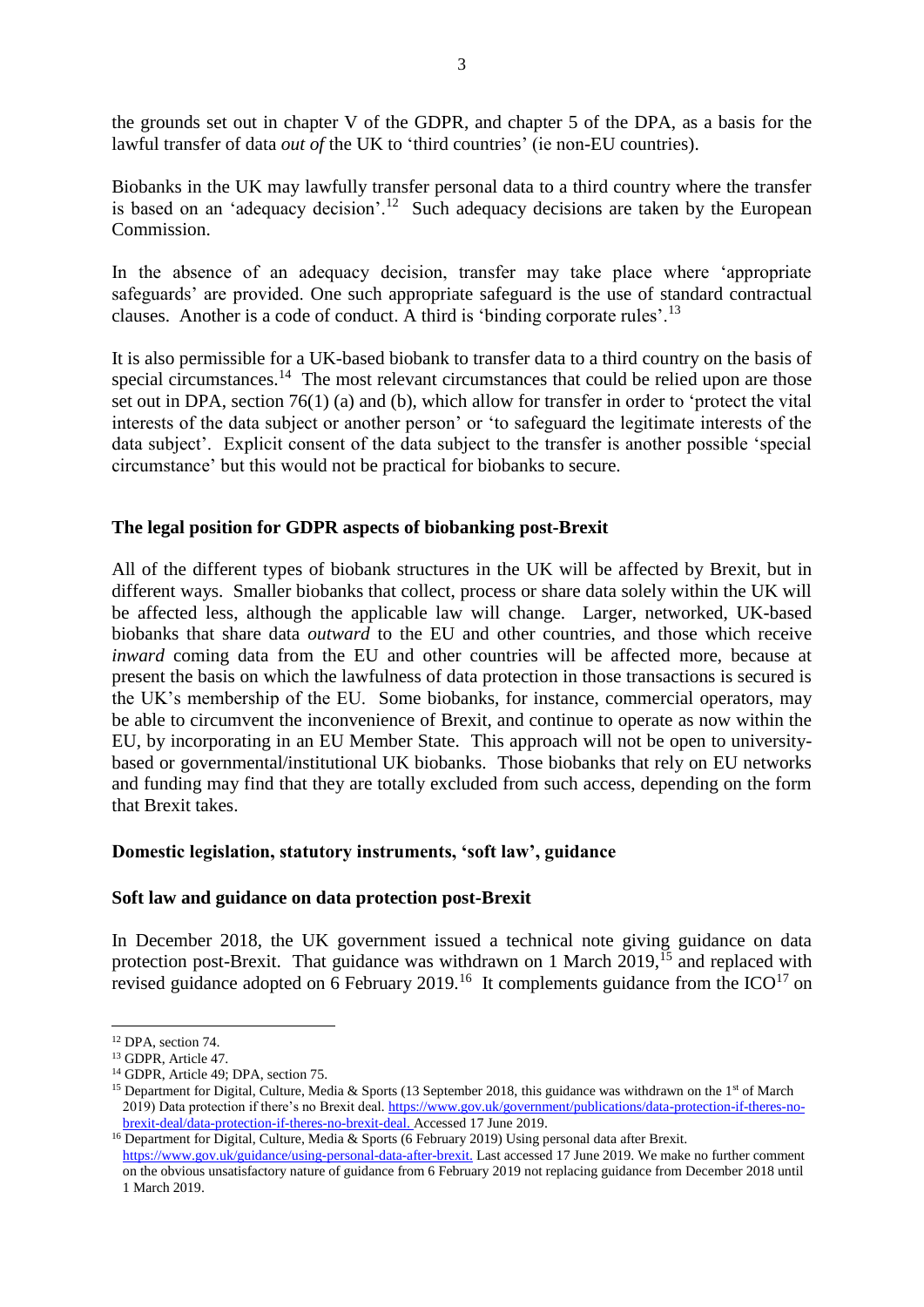the future data protection regime in case of a No Deal Brexit, which remains in place. The guidance applies to all organisations to which the GDPR applies, so it applies to UK biobanks.

### **Data protection under the EU (Withdrawal) Act 2018**

Whether the Withdrawal Agreement is adopted or not, as 'retained EU law', the GDPR will in principle be part of UK law on Exit Day, under the terms of the EU (Withdrawal) Act 2018.

However, the GDPR (as a source of 'retained EU law') will be subject to future amendments made by the UK legislator. Any such amendments are legally authorised on the basis of powers set out in the EU (Withdrawal) Act 2018, the Data Protection Act 2018, and the European Communities Act 1972. These powers allow the UK government to act unilaterally to remedy any 'deficiencies' in 'retained EU law'. These amendments will take effect through secondary legislation: the Data Protection, Privacy and Electronic Communications (Amendments etc) (EU Exit) Regulations  $2019$ ,<sup>18</sup> and any subsequent secondary legislation. The EU (Withdrawal) Act 2018 makes no provision for UK compliance with the Withdrawal Agreement (see further below in section 4.2.3).

# **The Data Protection, Privacy and Electronic Communications (Amendments etc) (EU Exit) Regulations 2019**

The Data Protection, Privacy and Electronic Communications (Amendments etc) (EU Exit) Regulations 2019<sup>19</sup> (hereafter, 'the EU Exit Regulations') amend various parts of legislation to take account of the UK leaving the EU. They come into force on Exit Day. In summary, the Regulations amend the Data Protection Act 2018, the GDPR as 'retained EU law' (known in the Regulations as 'the UK GDPR'), and merge provisions of the two.<sup>20</sup> Schedule 1 lists the amendments to the UK GDPR, while schedule 2 deals with the amendments to the Data Protection Act 2018. Schedule 3 deals with consequential amendments to other legislation, and schedule 4 addresses amendments consequential on provisions of the 2018 Act.

The UK government claims<sup>21</sup> that the majority of the changes to the existing law involve removing references to EU institutions and procedures that will not be directly relevant when the UK is outside the EU. This is accurate. Many changes, for instance, simply change 'the Union' or 'a Member State' for 'the UK'; or 'the competent authority' for 'the Commissioner', that is, the Information Commissioner as referred to in the Data Protection Act, section 114 and schedule 12.

<sup>&</sup>lt;sup>17</sup>ICO, Data protection and Brexit [https://ico.org.uk/for-organisations/data-protection-and-brexit/.](https://ico.org.uk/for-organisations/data-protection-and-brexit/) Last accessed 17 June 2019.

<sup>&</sup>lt;sup>18</sup> SI No 419 28 February 201[9 http://www.legislation.gov.uk/uksi/2019/419/pdfs/uksi\\_20190419\\_en.pdf.](http://www.legislation.gov.uk/uksi/2019/419/pdfs/uksi_20190419_en.pdf) Last accessed 19 June 2019.

<sup>19</sup> Ibid.

<sup>&</sup>lt;sup>20</sup> The Explanatory Note to the SI reads 'Among other things, changes made by Schedules 1 and 2 have the effect of merging two pre-existing regimes for the regulation of the processing of personal data – namely that established by the GDPR as supplemented by Chapter 2 of Part 2 of the DPA 2018 as originally enacted, and that established in Chapter 3 of Part 2 of the DPA 2018 as originally enacted (the applied GDPR). The applied GDPR extended GDPR standards to certain processing out of scope of EU law and the GDPR. Regulation 5 makes provision concerning interpretation in relation to processing that prior to exit day was subject to the applied GDPR.'

<sup>&</sup>lt;sup>21</sup> Department for Digital, Culture, Media & Sports, Data protection if there's no Brexit deal ([n 15\)](#page-2-0).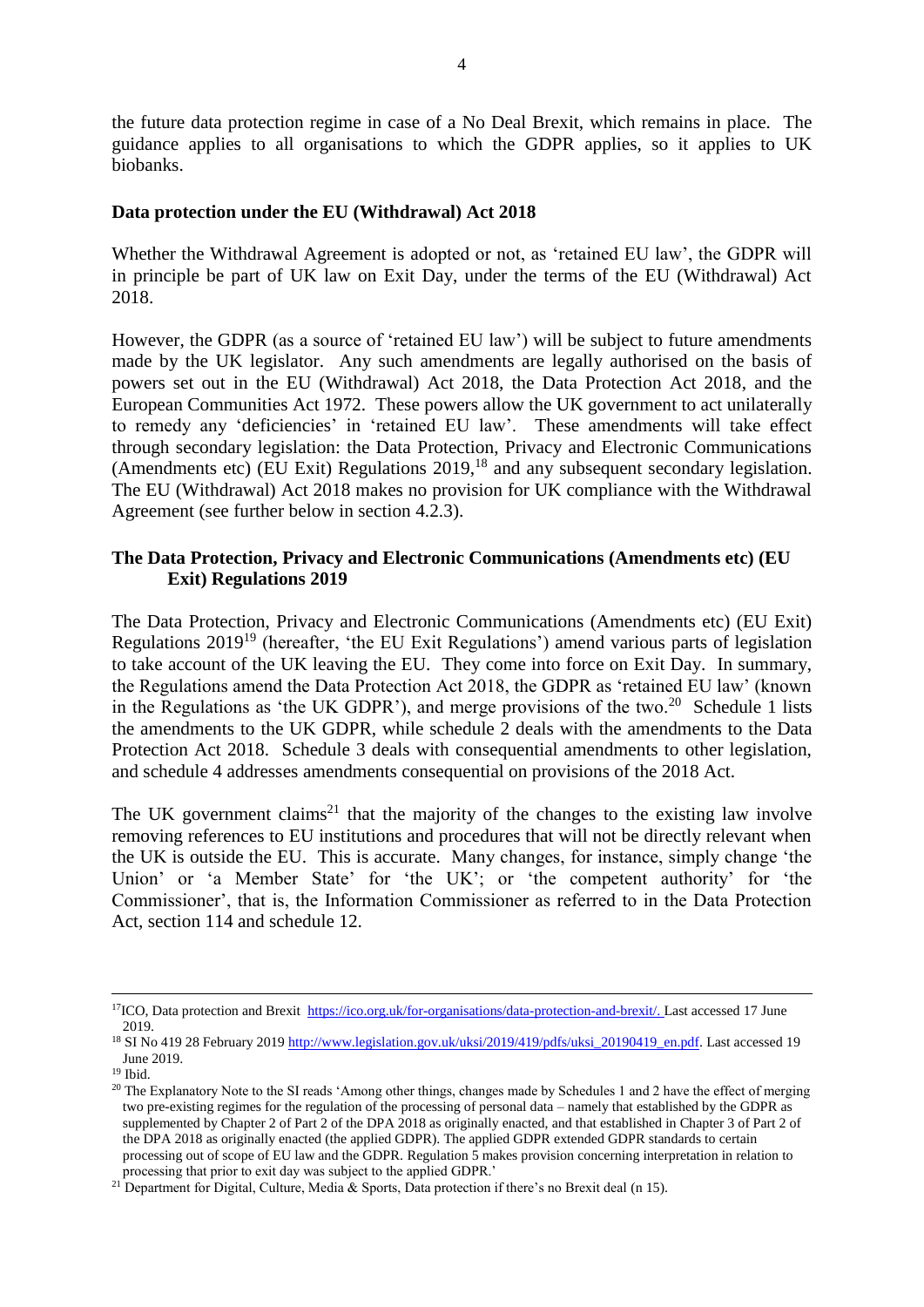However, the EU Exit Regulations do make some changes to the legal position beyond removing references to the EU and its institutions and procedures. The key changes of relevance or potential relevance to biobanking are as follows:

- (a) Adequacy decisions
- (b) Standard data protection contractual clauses
- (c) Information exchange and cooperation
- (d) Removal of procedural and remedial safeguards
- (e) General principles of EU law.

## **The EU-UK Withdrawal Agreement and biobanking**

### **Data protection Law under the Withdrawal Agreement**

We note at the start of this section that aspects of the Withdrawal Agreement's text on data protection are difficult to interpret.<sup>22</sup> Of course, as the Withdrawal Agreement has not been formally agreed, ratified, or entered into force, there are no binding judicial rulings on the meaning of its text. The underlying aim of the Withdrawal Agreement is to ensure an orderly withdrawal of the UK from the EU, and to avoid disruption during the transition period by ensuring that EU law applies to and in the UK during that period.<sup>23</sup> The Withdrawal Agreement's provisions should thus be interpreted with that aimed-for continuity in mind.

In general, the Withdrawal Agreement provides that the UK is to be treated as a Member State of the EU during the transition period.<sup>24</sup> So, in general, EU law continues to apply to and in the UK, as if the UK were still a Member State, from Exit Day until the end of transition.<sup>25</sup> Thus, the GDPR will continue to apply in and to the UK during that period. Biobanks in the UK will continue to be required to comply with the GDPR. The Withdrawal Agreement also provides that references to competent authorities of Member States in provisions of EU law made applicable by the Withdrawal Agreement are to include UK competent authorities.<sup>26</sup> This means that the UK's ICO will continue to be recognised as an institution of a Member State, even though the UK will no longer be a Member State of the EU.

However, this continuity rule applies *only* 'unless otherwise provided' in the Withdrawal Agreement.<sup>27</sup> One of the key exclusions concerns the UK's participation in EU institutions, and in decision-making and governance of the bodies, offices and agencies of the Union. The UK will no longer participate in such entities.<sup>28</sup> The European Data Protection Board,

<sup>25</sup> WA, Article 127 (1)

<u>.</u>

<sup>27</sup> WA, Article 127.

<sup>22</sup> See, for instance, [https://privacylawblog.fieldfisher.com/2018/what-does-the-draft-withdrawal-agreement-mean-for-data](https://privacylawblog.fieldfisher.com/2018/what-does-the-draft-withdrawal-agreement-mean-for-data-protection)[protection.](https://privacylawblog.fieldfisher.com/2018/what-does-the-draft-withdrawal-agreement-mean-for-data-protection) Accessed 19 June 2019: "During the transition period the UK loses its seat at the table in the European Data Protection Board ("EDPB"). But that doesn't necessarily mean that all the provisions which have a link to the EDPB fall away. So, for example, it's not clear how the one stop shop will work during the transition period. Just because the UK Information Commissioner loses her seat at the table doesn't necessarily mean that the entire one stop shop mechanism simply won't apply to the UK. If that were the case it would undermine the central policy of the transition period, which is to maintain consistency as between the regimes in the UK and the EU. The detail of how all this will work in practice is still very unclear."

 $23$  WA, recitals 5 and 8.

<sup>24</sup> WA, Article 127 (6).

<sup>26</sup> WA, Article 7.

<sup>&</sup>lt;sup>28</sup> WA, Article 7 (1) (b). This is not the hoped-for outcome that the UK's Information Commissioner would continue to be part of the EDPB post-Brexit (the so-called 'adequacy plus' scenario), see [https://www.dpnetwork.org.uk/opinion/brexit](https://www.dpnetwork.org.uk/opinion/brexit-data-protection-update/)[data-protection-update/,](https://www.dpnetwork.org.uk/opinion/brexit-data-protection-update/) Last accessed 19 June 2019.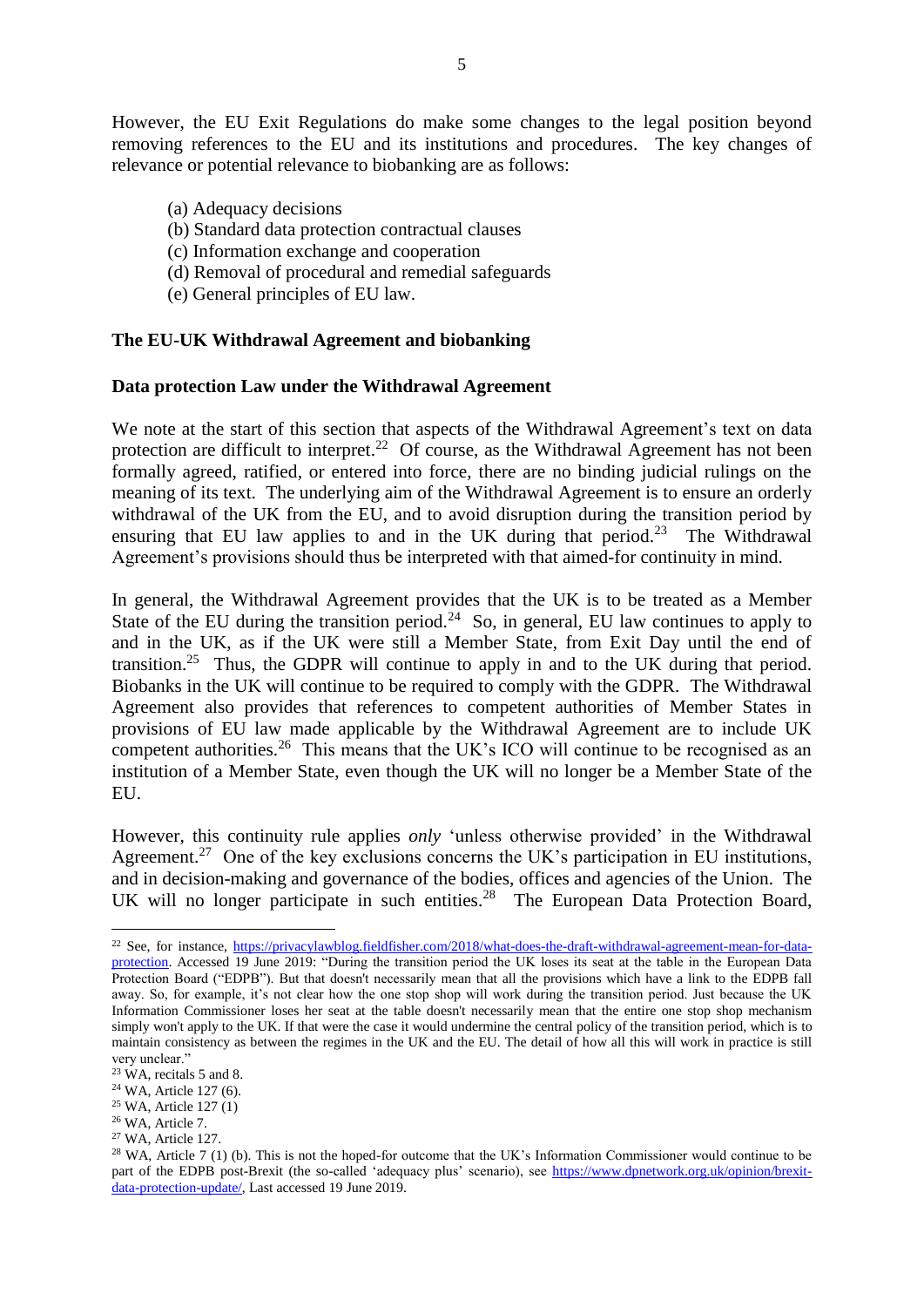established under the GDPR,<sup>29</sup> is (presumably<sup>30</sup>) a 'body' of the Union for these purposes. The Withdrawal Agreement makes no explicit provision for the UK's continued participation in the European Data Protection Board or its information sharing systems. The precise modalities of the situation where the UK Information Commissioner is excluded from the European Data Protection Board, but the ICO is still recognised as a competent national authority under the GDPR, are far from clear. This may have practical implications for UKbased biobanks, for instance seeking to rely on the European Data Protection Board's guidance on the 'one stop shop' principle, in terms of which national supervisory authority should be the lead supervisory authority after Exit day and during transition. Biobanks which operate across the EU and the UK may find themselves subject to parallel proceedings.<sup>31</sup>

The Withdrawal Agreement has a separate title (Title VII) on data processing. It covers 'Union law on the protection of personal data', which includes the GDPR,<sup>32</sup> but excludes the GDPR's Chapter VII, which covers cooperation between supervisory authorities in the EU, consistency, dispute resolution and the European Data Protection Board. Title VII of the Withdrawal Agreement also includes 'any other provisions of Union law governing the protection of personal data'.<sup>33</sup> Other relevant provisions of Union law include the EU CFR, and 'general principles' of EU law, both of which include the right to protection of personal data<sup>34</sup> and the right to privacy.<sup>35</sup> There is an unresolved question here about whether the EU Exit Regulations' exclusion of general principles of EU law 'not relevant to' the GDPR as it applied immediately before Exit Day<sup>36</sup> is compliant with the UK's obligations under the Withdrawal Agreement.

Title VII consists of just four provisions, two of which are not relevant to biobanking.<sup>37</sup>

The Withdrawal Agreement, Article 71 is very difficult to understand. One way to make sense of this provision, therefore, is that it is an exception to the general rules in the Withdrawal Agreement. For the purposes of transfer of data of a data subject in an EU Member State from that EU Member State to the UK for processing, during transition, the UK is *not* to be treated as if it were a Member State, and the GDPR does *not* apply. But if this is the intention of the provision, its drafting is far from clear.

Article 71 covers *only* personal data *of data subjects outside the UK* processed or obtained before the end of the transition period, or on the basis of the Withdrawal Agreement. In effect, it operates as if it were an adequacy decision. It does not cover personal data of data subjects within the UK. The majority of data held by UK-based biobanks is personal data of UK-based data subjects. But, especially given the way in which biobanks are networked, some of their data is personal data of data subjects outside the UK. If this interpretation is

<sup>29</sup> GDPR, Article 68.

<sup>30</sup> GDPR, Article 68 provides 'the European Data Protection Board ... is hereby established as a body of the Union ...'. It is assumed that the interpretation of 'body' in this context under the Withdrawal Agreement would be consistent with the use of the term in EU legislation such as the GDPR.

<sup>31</sup> See, eg, [https://www.twobirds.com/en/news/articles/2018/global/data-protection-and-the-draft-brexit-agreement-first](https://www.twobirds.com/en/news/articles/2018/global/data-protection-and-the-draft-brexit-agreement-first-impressions)[impressions,](https://www.twobirds.com/en/news/articles/2018/global/data-protection-and-the-draft-brexit-agreement-first-impressions) Last accessed 19 June 2019.

<sup>&</sup>lt;sup>32</sup> It also includes a Directive on data processing in the context of criminal offences, Directive 2016/680/EU OJ 2016 L 119/89; and a Directive on e-communications privacy, Directive 2002/58/EC OJ 2002 L 201/37.

<sup>33</sup> WA, Article 70.

<sup>&</sup>lt;sup>34</sup> EUCFR, Article 8.

<sup>35</sup> EUCFR, Article 7; ECHR, Article 8; See, eg, Case C-139/01 *Österreichischer Rundfunk and Others*:

ECLI:EU:C:2003:294; Case C-101/01 *Bodil Lindqvist v Åklagarkammaren i Jönköpin* ECLI:EU:C:2003:596.  $36$  Regulation 5 (3).

<sup>&</sup>lt;sup>37</sup> WA, Article 72 applies to entities in the water, energy, transport and postal services sectors; WA, Article 74 applies to classified information concerning national/EU security.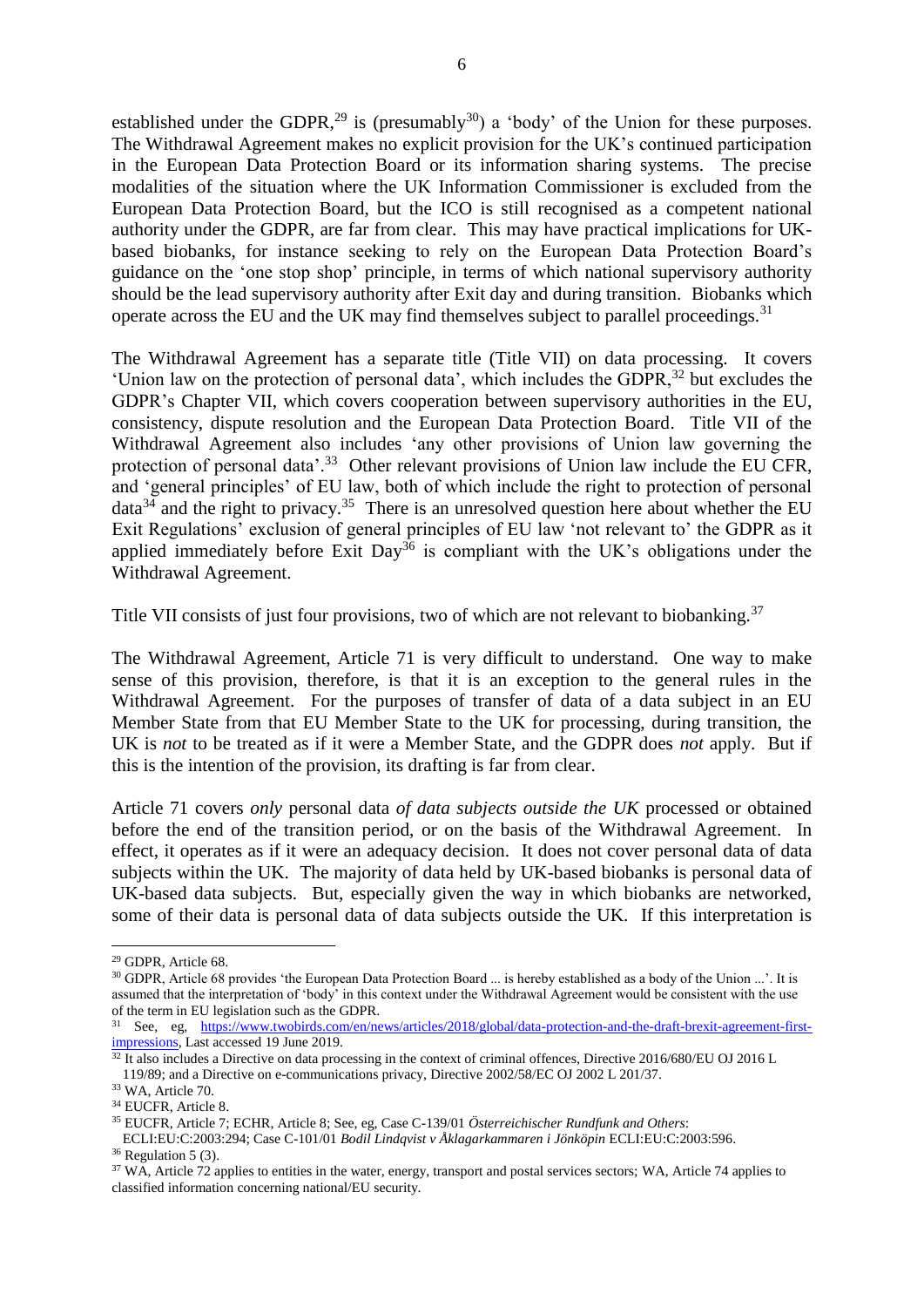correct, the law applicable to UK-based biobanks would differ, depending on the source of the personal data. This would potentially create difficult – or even impossible – situations for UK-based biobanks in terms of data processing, depending on the extent to which UK data protection law diverges from EU data protection law.

Article 71 (2) provides that paragraph 1 does not apply in the event that the European Commission adopts an adequacy decision under GDPR, Article 45.

Under the Withdrawal Agreement, Article 73, the EU is obliged to continue to treat data obtained from the UK before the end of transition, or after the end of transition on the basis of the Withdrawal Agreement, the same as data obtained from an EU Member State, or rather, not to treat it differently 'on the sole ground of the UK having withdrawn from the Union'.<sup>38</sup> This drafting is unfortunate, given that the text of the GDPR contemplates only two categories of states: EU Member States and 'third countries'.

## **The law if 'No Deal' Brexit**

## **The EU's position**

As we write, the EU has been consistently clear in its position that, in the event of a No Deal Brexit, the UK will be treated as a 'third country'. The European Data Protection Board's February 2019 information note is consistent with this position:

"In the absence of an agreement between the EEA and the UK (No Deal Brexit), the UK will become a third country from 00.00 am CET on 30 March 2019. This means that the transfer of personal data to the UK has to be based on one of the following instruments as of 30 March 2019:

- Standard or ad hoc Data Protection Clauses
- Binding Corporate Rules
- Codes of Conduct and Certification Mechanisms
- Derogations".<sup>39</sup>

Note that none of the listed bases of lawful transfer of personal data to the UK, in the event of No Deal Brexit, is that of an adequacy decision. The EU's contingency planning for a No Deal Brexit does not include adopting an adequacy decision with respect to the UK. EU Member States may not lawfully adopt unilateral adequacy decisions: the power to do so rests with the European Commission only.

According to Article 44 of the GDPR, in the absence of a formal adequacy decision taken by the European Commission, or other basis for the lawful transfer of personal data, all data flows from the EU to the UK would immediately be unlawful under the GDPR.<sup>40</sup> Given that there is unlikely to be an adequacy decision, biobanks seeking to lawfully transfer personal data to UK-based biobanks must therefore rely on alternative bases for that data transfer.

<u>.</u>

<sup>38</sup> WA, Article 73.

<sup>39</sup> European Data Protection Board, *Information note on data transfers under the GDPR in the event of a No Deal Brexit*, 12 February 2019[, https://edpb.europa.eu/sites/edpb/files/files/file1/edpb-2019-02-12-infonote-nodeal-brexit\\_en.pdf.](https://edpb.europa.eu/sites/edpb/files/files/file1/edpb-2019-02-12-infonote-nodeal-brexit_en.pdf) Accessed 19 June 2019.

<sup>40</sup> GDPR, Article 44. See Mc Cullagh, Karen. UK: GDPR adaptions and preparations for withdrawal from the EU. (n **Error! Bookmark not defined.**) at 119.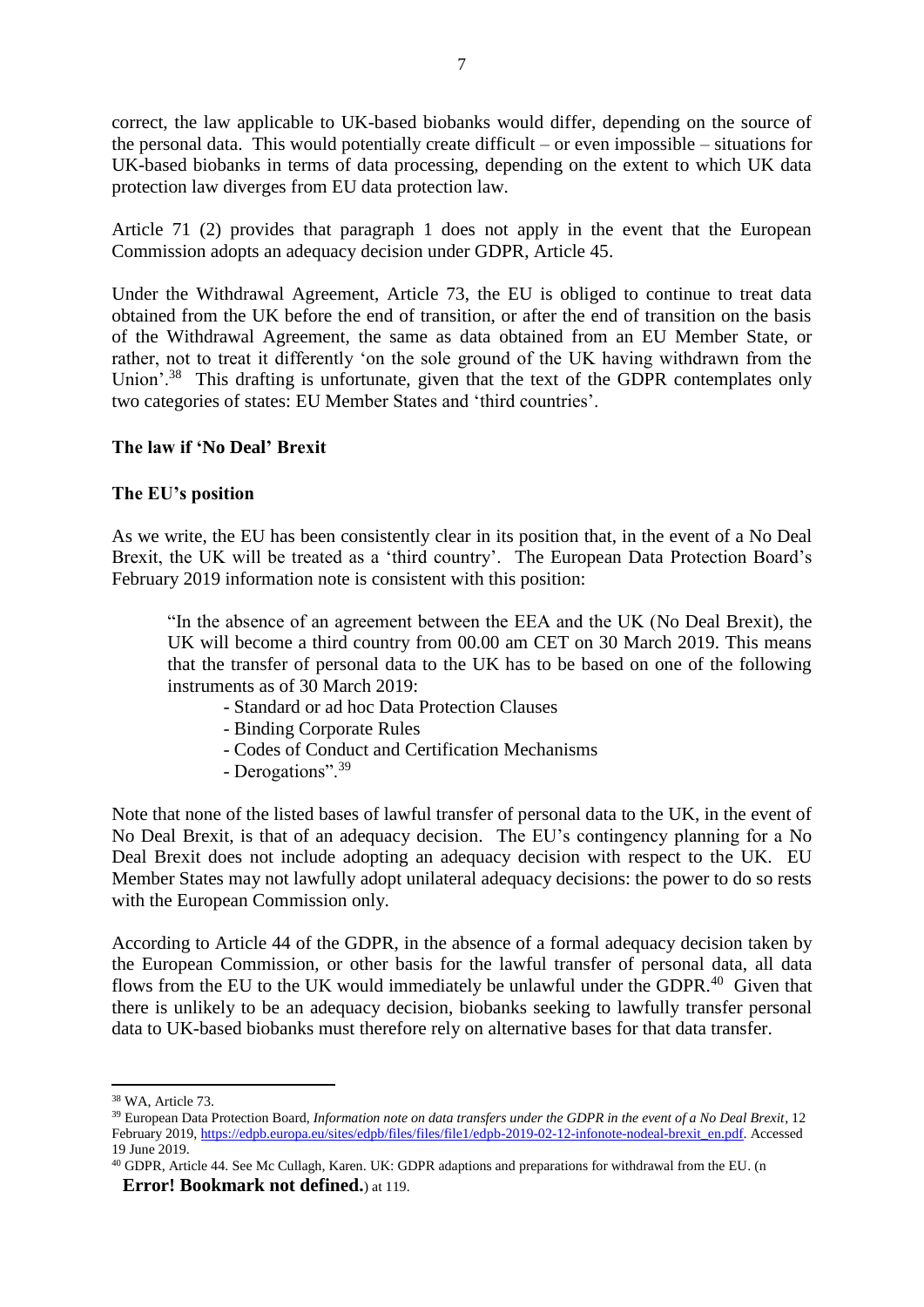As noted above, these include binding corporate rules; standard contractual clauses; codes of conduct; and 'special circumstances'. We have been unable to locate examples of binding corporate rules in the context of biobanking which are in the public domain, or plans for adopting such rules in the event of No Deal Brexit. Several multinationals in the pharmaceutical and biomedical industry have successfully adopted such binding corporate rules.<sup>41</sup> Given that this approach is more likely to be adopted by commercial biobanks, it is not a surprise that such plans are not available for us to scrutinize. In general, they are costly and time-consuming to put in place.

The most likely mechanism for lawful data transfer from an EU Member State to a noncommercial biobank in the UK in the event of No Deal Brexit is on the basis of standard contractual clauses. However, the status of standard contractual clauses as a basis for data transfer to third countries is currently the subject of litigation before the CJEU. This litigation process may not be completed before Exit Day, adding to the levels of uncertainty. Case C-311/18 *Schrems II* was referred to the CJEU for a preliminary ruling by the Irish High Court on 9 May 2018. As we write, there is as yet no AG Opinion, and the case is not listed in the publicly available judicial calendar.

In view of those concerns, it may be preferable for the biobanking sector to move expeditiously to adopt a sector-specific code of conduct for health research, and have this code approved under Article 40 of the GDPR. Such a code of conduct would provide a lawful basis for transfer of data to UK-based biobanks from the EU in a No Deal Brexit scenario.

One final possibility is that EU-based biobanks transfer data to UK-based biobanks on the basis of 'special circumstances'.<sup>42</sup> This may be the most appropriate basis for lawful transfer following No Deal Brexit where data is being shared in the context of an on-going clinical trial.

The position with regard to personal data *that has already been transferred* from the UK to the EU remains uncertain. By analogy with the revocation of an adequacy decision under Article 45 (5) GDPR, the effects of the UK leaving the EU on the lawfulness of the transfer of the data should not have retroactive effect. In practice, unless the European Data Protection Board or European Commission takes a decision applicable to the whole EU, it is likely to depend on the view adopted by the supervisory authority in the relevant EU Member State. Hence, it may be that data is processed by biobanks in the EU in a situation that is technically unlawful, or perhaps better described as a situation of 'a-legality', <sup>43</sup> following a No Deal Brexit.

## **The UK position**

The UK government's position is to seek to secure as much continuity as possible in the event of No Deal Brexit. The UK government claims that under a No Deal Brexit there would be no immediate change to data protection law.<sup>44</sup> The EU (Withdrawal) Act and secondary

<sup>41</sup> See list a[t https://ec.europa.eu/info/law/law-topic/data-protection/international-dimension-data-protection/binding](https://ec.europa.eu/info/law/law-topic/data-protection/international-dimension-data-protection/binding-corporate-rules-bcr_en)[corporate-rules-bcr\\_en,](https://ec.europa.eu/info/law/law-topic/data-protection/international-dimension-data-protection/binding-corporate-rules-bcr_en) Last accessed 20 June 2019.

<sup>42</sup> GDPR, Article 49.

<sup>43</sup> T Hervey and E M Speakman, 'The Immediate Futures of EU Health Law in the UK after Brexit: Law, 'a-legality' and uncertainty' 18 (2-3) *Medical Law International* (2018) 65-109.

<sup>44</sup> Department for Digital, Culture, Media & Sports, Data protection if there's no Brexit deal. (n [15\)](#page-2-0).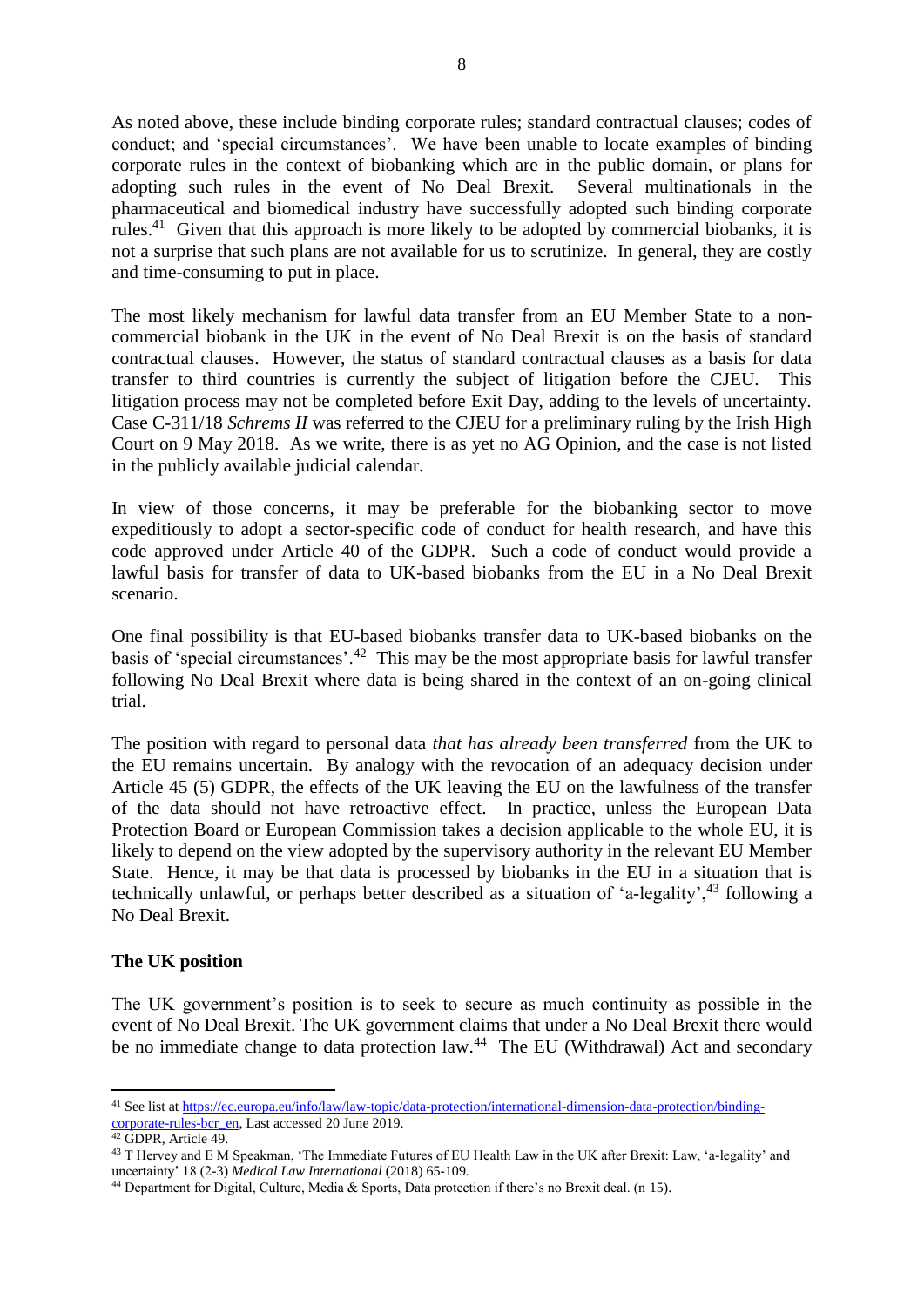legislation based on it, such as the Data Protection, Privacy and Electronic Communications (Amendments etc) (EU Exit) Regulations 2019, make no distinction between different types of Brexit. The Data Protection Act 2018 would remain in place, and the GDPR would change from being EU law to being 'retained EU law'. For data transfers from the UK to the EU, EEA and third countries deemed adequate by the EU at point of exit, the UK has in effect taken an adequacy decision under the Data Protection, Privacy and Electronic Communications (Amendments etc) (EU Exit) (No. 2), Regulations 2019, schedule 2, article 102, inserting a new Schedule 21 into the UK GDPR.

The assertion that there would be no immediate change to data protection law is selfevidently not the case with regard to data transfer from the EU to the UK, as without an adequacy decision, or other basis on which data may lawfully be transferred to a UK-based entity, such as 'appropriate safeguards' (standard contractual clauses, a code of conduct, or binding corporate rules), or 'special circumstances', the EU will treat the UK as noncompliant with its data protection law. This is also the case for data transfer from other countries which currently rely on the UK's membership of the EU to allow data transfer into the UK.

However, even with regard to data protection law *as applicable solely within the UK*, a better description of the legal position is that there would be no immediate change to the *content* of data protection law, but that the *source* of data protection law would change. With this change of source, there may also be implications for the effects of the relevant law. Indeed, the UK government's December 2018 guidance<sup>45</sup> itself described the GDPR as 'sitting alongside' the Data Protection Act, which is a quite different to the current legal position to the effect that the GDPR is a source of supreme EU law.

#### **Conclusion**

1

Since the EU referendum vote in June 2016, despite the considerable uncertainties, many of which are outlined above, biobanks in the UK are adopting a 'business as usual' approach.

This 'biobanking business as usual' approach makes good sense. The UK has not left the EU; as things stand will not do so until 31 October 2019; may secure another extension after that date; and (though politically speaking a remote possibility) legal speaking may in the end decide to remain in the EU.<sup>46</sup> If the Withdrawal Agreement is agreed, ratified and enters into force, significant levels of continuity will be secured until the end of the transition period (currently until end December 2020, although could be extended). By contrast, under a No Deal Brexit, legal continuity is far from guaranteed, although sharing of data with UK-based biobanks may be able to continue on the basis of appropriate safeguards, including possibly a code of conduct for biomedical research, or even perhaps a (temporary) adequacy decision.

Given the uncertainty, inflexibility, cost and time investment that surrounds other types of appropriate safeguards, prompt moves towards a code of conduct, within the context of BBMRI-ERIC, would offer timely reassurance to the biobanking sector, both within the UK and on a European and international level, given the ways in which UK biobanks are nested within European and global networks.

<sup>45</sup> Department for Digital, Culture, Media & Sports, Data protection if there's no Brexit deal. (n [15\)](#page-2-0)

<sup>46</sup> Case C-621/18 *Wightman and Others v Secretary of State for Exiting the European Union* ECLI:EU:C:2018:999.